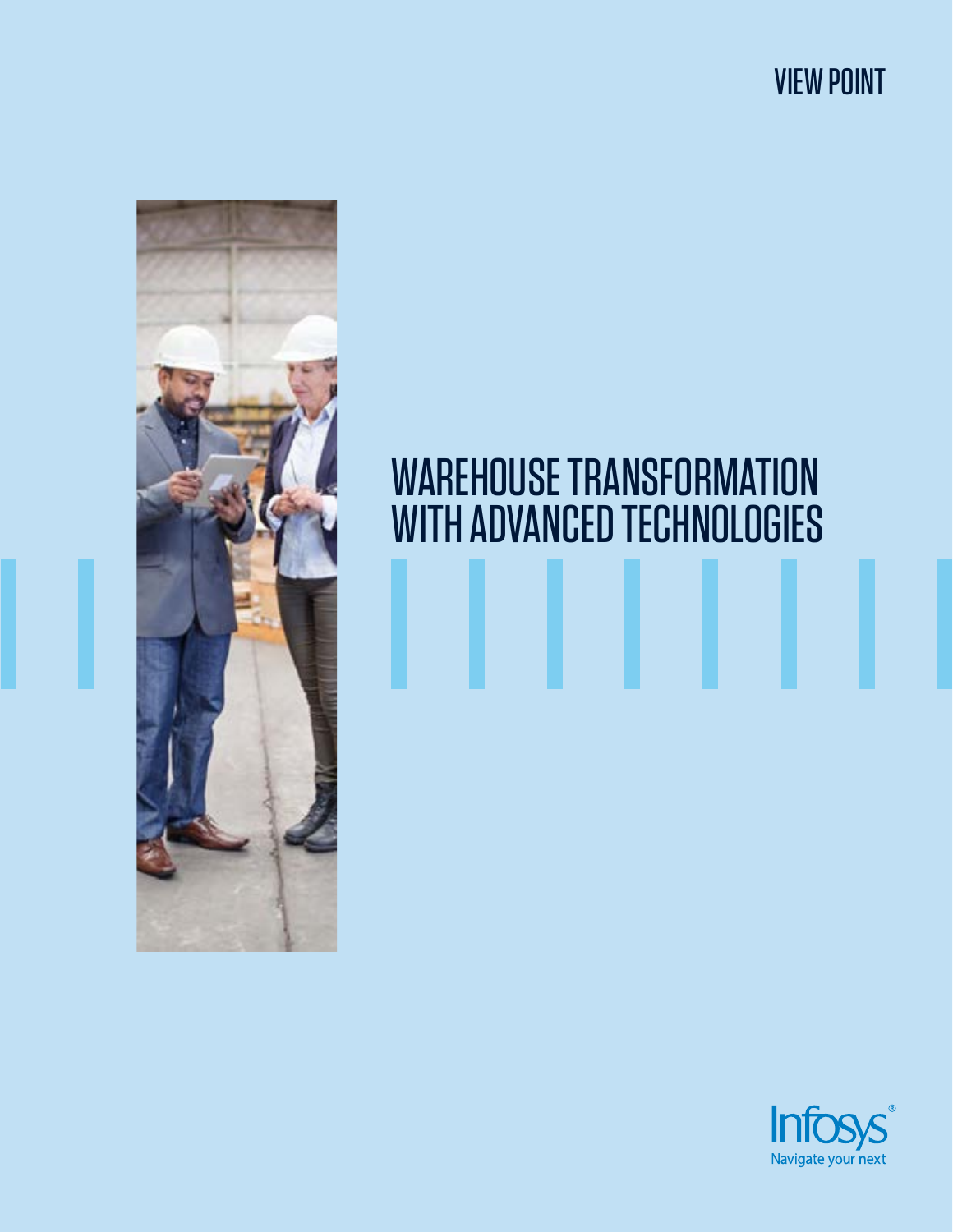The goal of warehouse operations is to ensure superior operational performance by boosting workforce productivity and warehouse efficiency while reducing effort and cost. Warehouses require a skilled labor force for smooth operations. However, the availability of skilled labor has become challenging due to rising labor costs and geopolitical issues.

Business is becoming more complex due to escalation in volume and rising customer expectations. Enterprises need to implement advanced technologies to transform their warehouse processes. Every process including receiving, put away/storage, picking, packing, loading, and shipping needs to be transformed with advanced technologies to gain a

competitive advantage. New and emerging technologies not only increase efficiency but also boost performance and increase customer satisfaction.

Let us evaluate advanced technologies that will reinvent the warehouse of the future:

## Advanced Warehouse Management System (Recommendation – Must Have)

Warehouse Management System (WMS) software optimizes operational processes in a warehouse. WMS offers enhanced visibility into real-time inventory levels, storage locations, staff productivity, incoming shipments, stock transfer and order fulfillment workflows within a warehouse. Integration of WMS with material handling equipment (MHE) guides operators on the optimal

MHE based on the type of goods such as fragile, heavy or volumetric goods while also boosting workforce productivity.

Cloud-based WMS is gaining traction since the software is hosted and managed by the WMS vendor or a cloud service provider. It avoids installing, managing, and upgrading the system by the IT department.

WMS is now the baseline, with emerging technologies integration delivering proven benefits. For example, WMS integrated with TMS enables better coordination of inbound and outbound logistics tasks at the interface of warehouses and freight shippers. The global WMS market size is expected to grow from US\$ 2.8 billion in 2021 to US\$ 6.1 billion by 2026, at a CAGR of 16.7%.1

## redmart

RedMart, an online grocery store, implemented Manhattan SCALE in the cloud to manage its e-commerce grocery business. An advanced WMS system increased profit margins and helped the company scale its business while providing consumers with a superior shopping experience.<sup>2</sup>

### IoT (Recommendation – Must Have)

Internet of Things (IoT) technology connects several types of equipment to the Internet and captures data on a common platform. IoT provides access to warehouse data on a real-time basis, status,

and location of stock on diverse devices such as mobile phones and tablets. Various types of equipment such as conveyors, cobots, lights and cameras can be hosted on IoT platforms. IoT devices along with integration with WMS help operators control operations remotely. Equipment

with sensors that are connected to IoT enable predictive maintenance based on logs generated.

IoT in the warehouse market is estimated to register US\$ 17.95 billion in 2025 growing at a 21.21% CAGR.<sup>3</sup>

# Lids

Lids, a fashion apparel company, deployed IoT-based robotics to enhance the efficiency of its warehouse operations. Robots mounted with advanced sensors retrieve products, move them to designated locations, and deliver them to workers. The team working remotely can monitor warehouse activities via a live feed. This approach eliminated non-value-adding redundant processes for workers while enhancing warehouse efficiency.<sup>4</sup>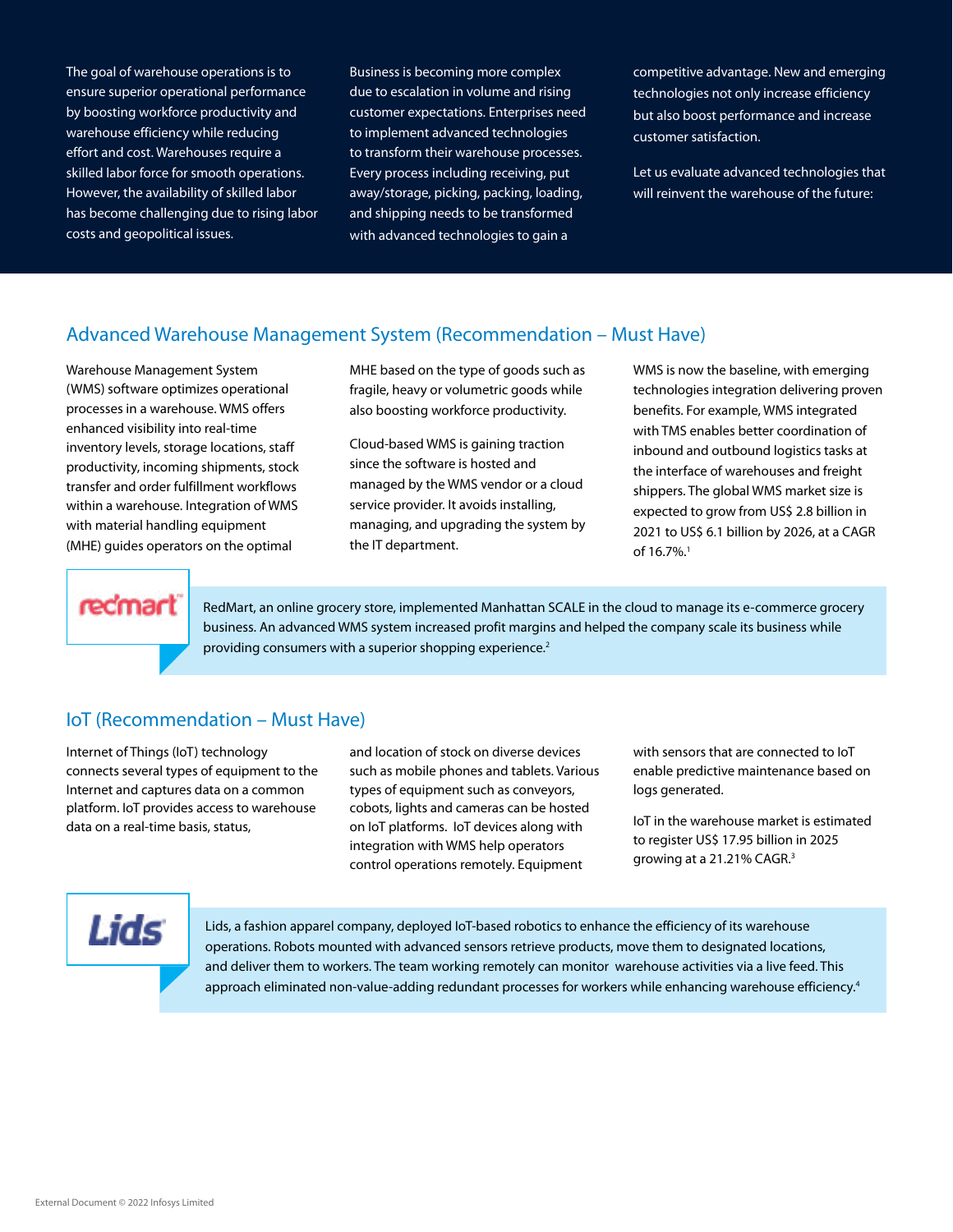## Business Intelligence and Predictive Analytics (Recommendation – Must Have)

Business Intelligence is an umbrella term for technologies that collect, analyze and visualize data to distill meaningful insights for informed business decisions.

Predictive Analytics has the capability to forecast warehouse demand, execute supply planning, and predict preventive maintenance using historical and current data within a certain tolerance limit. It helps operators allocate resources and infrastructure in the event of a surge or lean period with better accuracy.



Amazon's patented 'Anticipatory Shipping' system has the ability to predict customers buying specific products based on their historical purchase behavior in a particular location. With advanced analytical prediction algorithms at work, Amazon ensures that the products likely to be purchased are stocked at warehouses located in proximity of customers, thereby reducing delivery time significantly.<sup>5</sup>

### Cobots (Recommendation – Must Have)

Cobots are collaborative robots that collaborate with humans to accomplish tasks. Unlike robots, cobots are dependent on humans for cognitive ability.

A cobot can be guided via remote control, or follow instructions of humans for

material movement. This collaboration improves the efficiency and time required for processes such as loading and unloading, Put/Pick, and material movement within a warehouse.

Currently, only 3% of warehouses globally

use cobots. It is expected to grow exponentially in the near future. The workforce at a warehouse spends as much as 60% of its time moving material. This can easily be done by cobots while the workforce can focus on more productive work.

#### Put to Light System (Recommendation – Should Have)

Any light source has more impact compared to descriptive text. This phenomenon is used for Put process (inventory management) within a warehouse. It helps operators locate

the place where a shipment has to be placed very easily.

This system has several benefits such as reduction in errors, shorter order cycle

times, priority shipments placed in front, and reduced employee training time. It is used for small B2C shipments but can be adapted for larger size shipments with adequate infrastructure.

### Pick to Light System (Recommendation – Should Have)

This system is similar to 'put to light' with one difference: in 'pick to light,' the shipment needs to be picked from the location. The light color for put and pick are differentiated to avoid confusion and errors.

## **NUMINA**

Dan Hanrahan, CEO of Numina Group, a warehouse automation and warehouse execution system software provider, says that lights can be used to make workstations faster and more accurate. At warehouses supporting D2C e-commerce, coupons, product samples, or other documents need to be placed in designated customer cartons. Lights at each position can direct the worker and make it easier to pick and place the item in the right customer package.<sup>6</sup>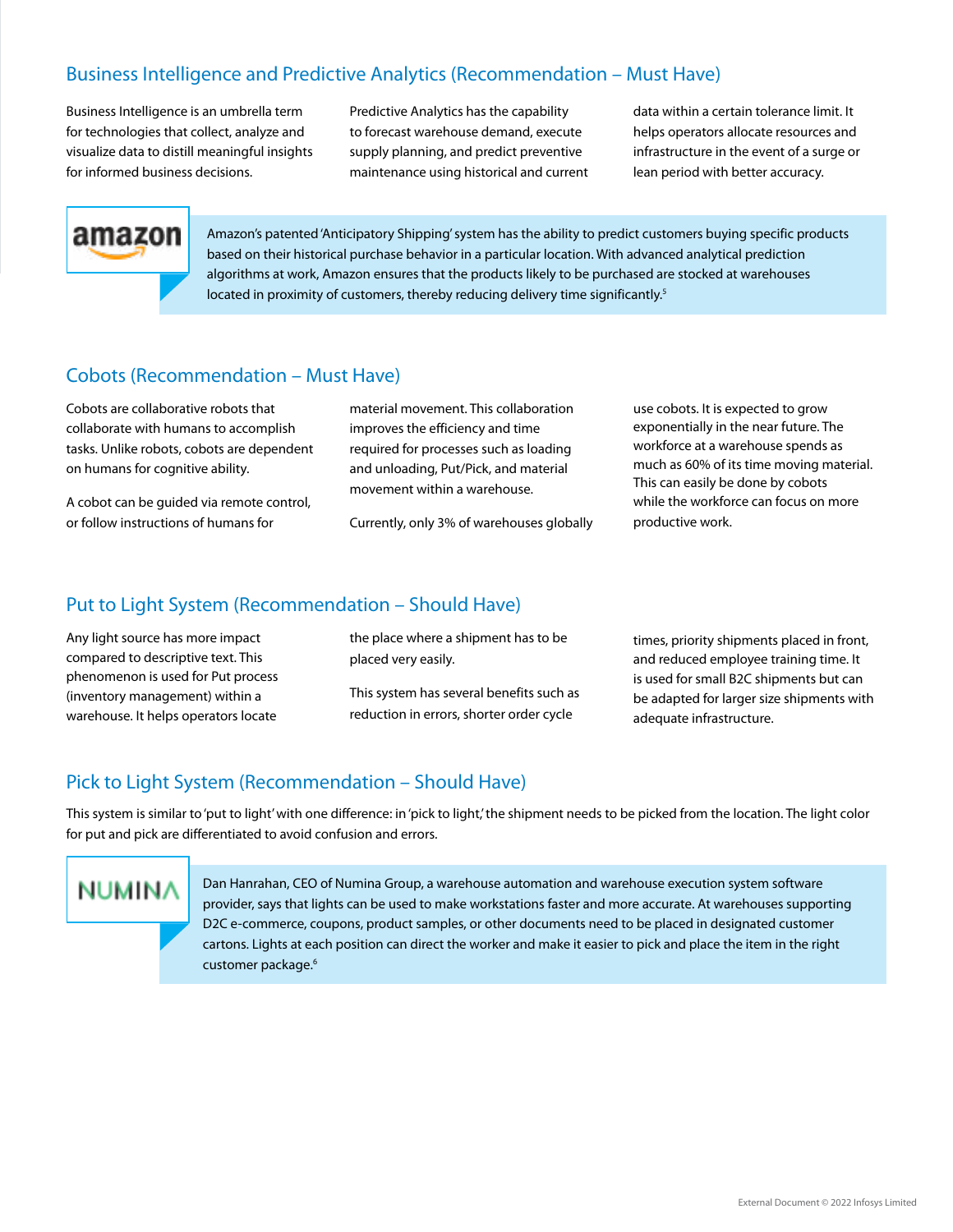## When to transform the warehouse with advanced technologies

The decision to transform warehouses depends on various parameters such as processes, examination of the supply chain, identification of in-house capabilities, assessment of gaps in the existing technology, and the end goals. Enterprises need to address priorities before initiating warehouse transformation projects. They need to undertake an assessment of different parameters by scoring them, as demonstrated below:

| <b>Parameters</b>                                                                                                  | <b>Measurement</b>                                                |
|--------------------------------------------------------------------------------------------------------------------|-------------------------------------------------------------------|
| How often customer orders are hampered due to labor-intensive<br>processes and limited workforce in the warehouse? | Likert scale over 0-5, 0 being very rarely and 5 being more often |
| Is customer order fulfillment capacity diminishing?                                                                | Likert scale over 0-5, 0 being very rarely and 5 being more often |
| Is the company facing inaccuracies in inventory counts?                                                            | Likert scale over 0-5, 0 being very rarely and 5 being more often |
| Do warehouses face efficiency issues due to manual operations or<br>managed by sub-par legacy systems              | Likert scale over 0-5, 0 being very rarely and 5 being more often |
| Does the workforce need to be increased/decreased to meet<br>fluctuating demand?                                   | Likert scale over 0-5, 0 being very rarely and 5 being more often |

A score close to 5 suggests an immediate need for advanced technology transformation. On the other hand, a score close to 3 indicates that basic warehouse transformation technologies can address problems related to warehouses.

Before implementation, it is important to strike a balance between humans and machines to maximize digital transformation. The end state is achieved when multiple systems are integrated and work collaboratively. Even if siloed systems are enabled with best-in-class technologies, it cannot make end-to-end systems efficient.

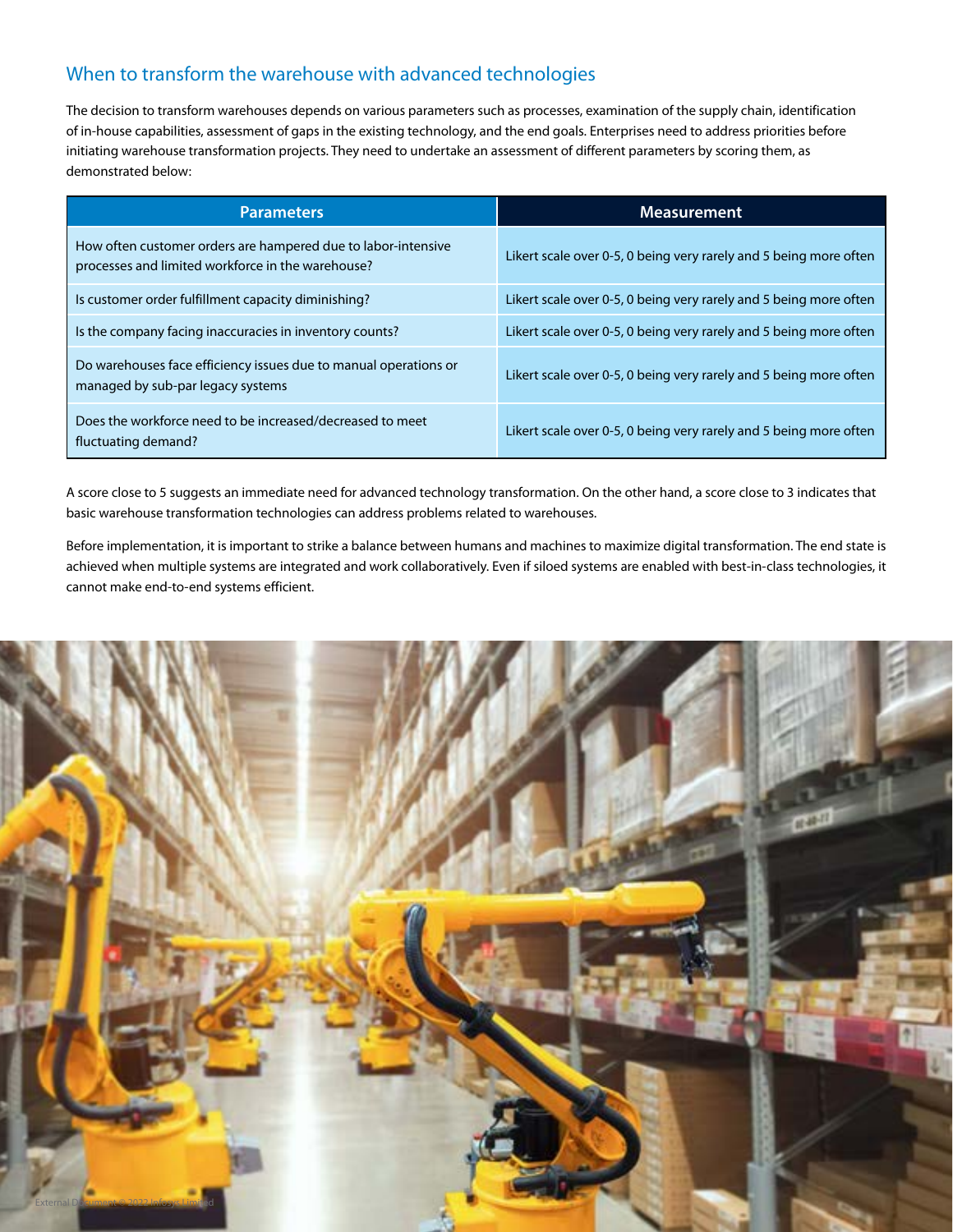## Implementation Strategy



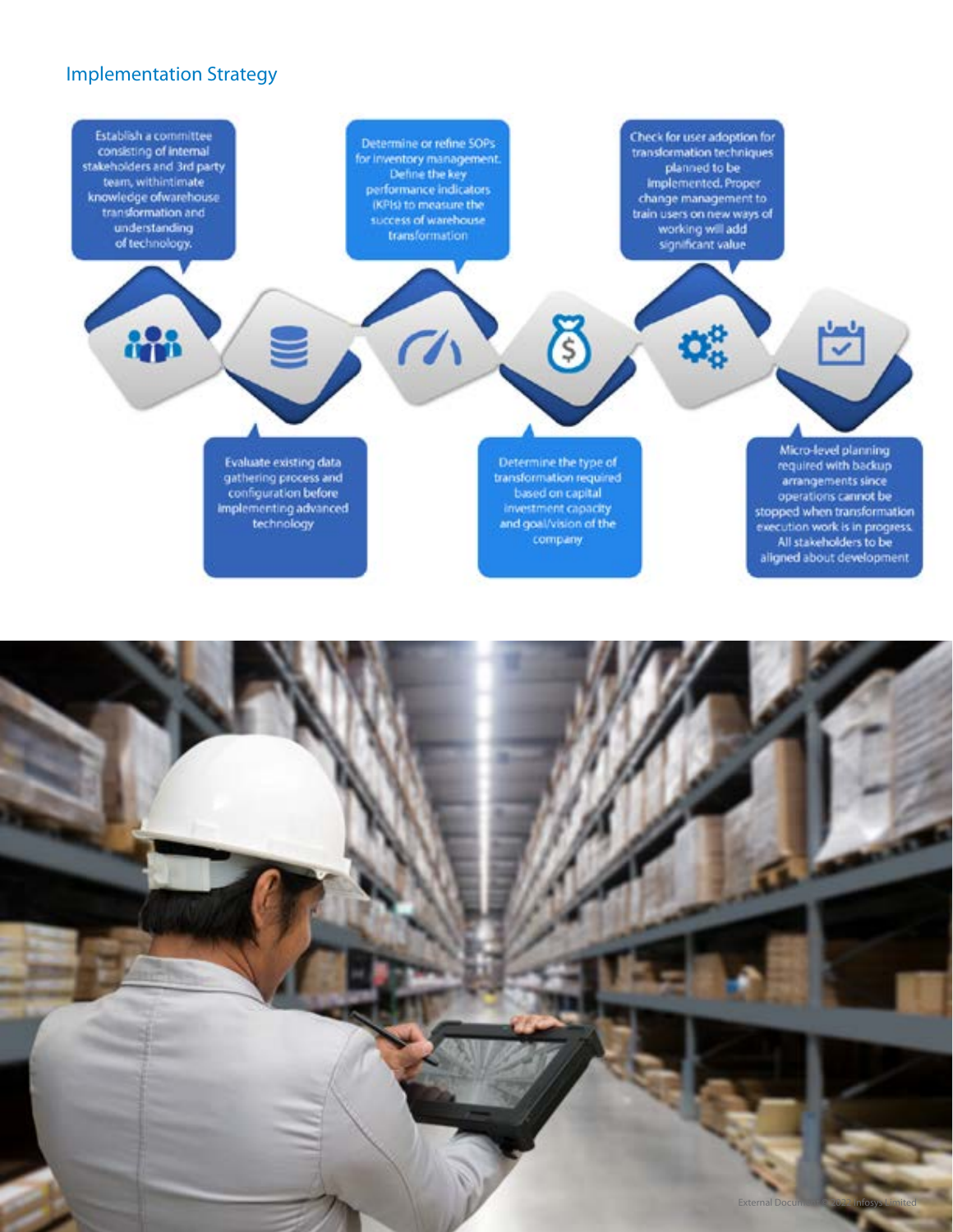## Post-transformation challenges

While warehouse transformation delivers several benefits, it also presents challenges:



Maintenance issues can be reduced by following a regular maintenance schedule. Also, 3rd party vendor collaboration for skilled manpower can perform maintenance and repair activities. The high initial investment cost can be leveraged over time through efficiencies and increased sales volume. Enterprises can evaluate and mitigate challenges with proper risk assessment and planning.

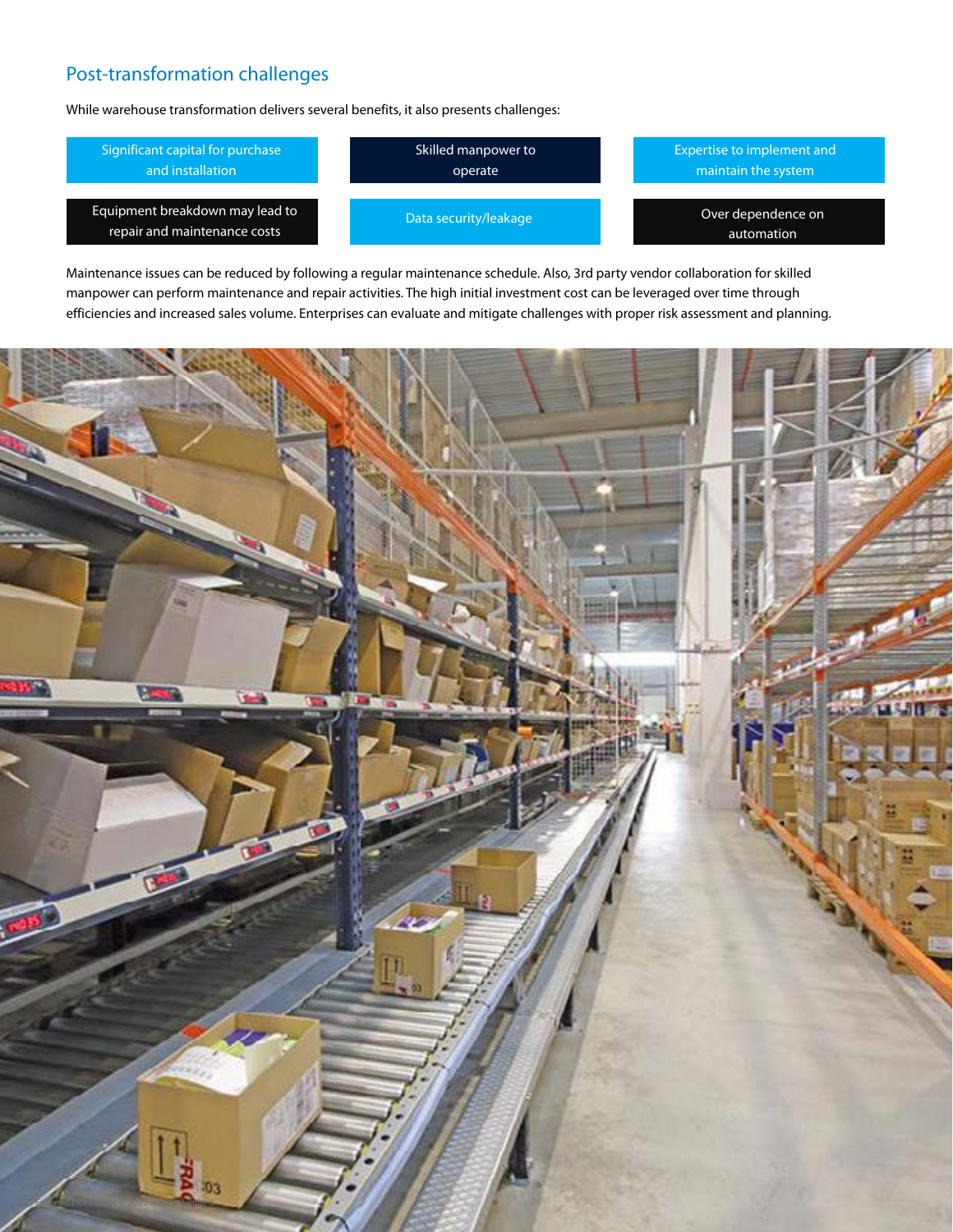## **Conclusion**

According to a Bloomberg report<sup>7</sup> on warehousing, the global warehousing market is valued at US\$ 245 billion in 2020, and estimated to grow at a CAGR of 7% between 2020 and 2024 to register US\$ 326 billion by the end of 2024. The Covid-19 pandemic has accelerated the e-commerce business. Even as the pandemic caused overall transaction volumes to drop in FY 2021, the share of e-commerce grew substantially from 23% in FY 2020 to 31% in FY 2021. This shift in business has increased the demand for ¬warehousing facilities.

Advanced transformation techniques abound, but the moot point is relevance of technology and extent of application. A cost-benefit analysis, evaluating anticipated returns (both tangible and non-tangible) on investment, long-term vision, future prospects, and scalability determine selection of the optimal technology for the warehouse. Transforming warehouses with advanced technologies is no longer a luxury, it is now a necessity to gain a competitive advantage. It is a trade-off between improvement in efficiency, productivity, reduction in errors, and capital investment.